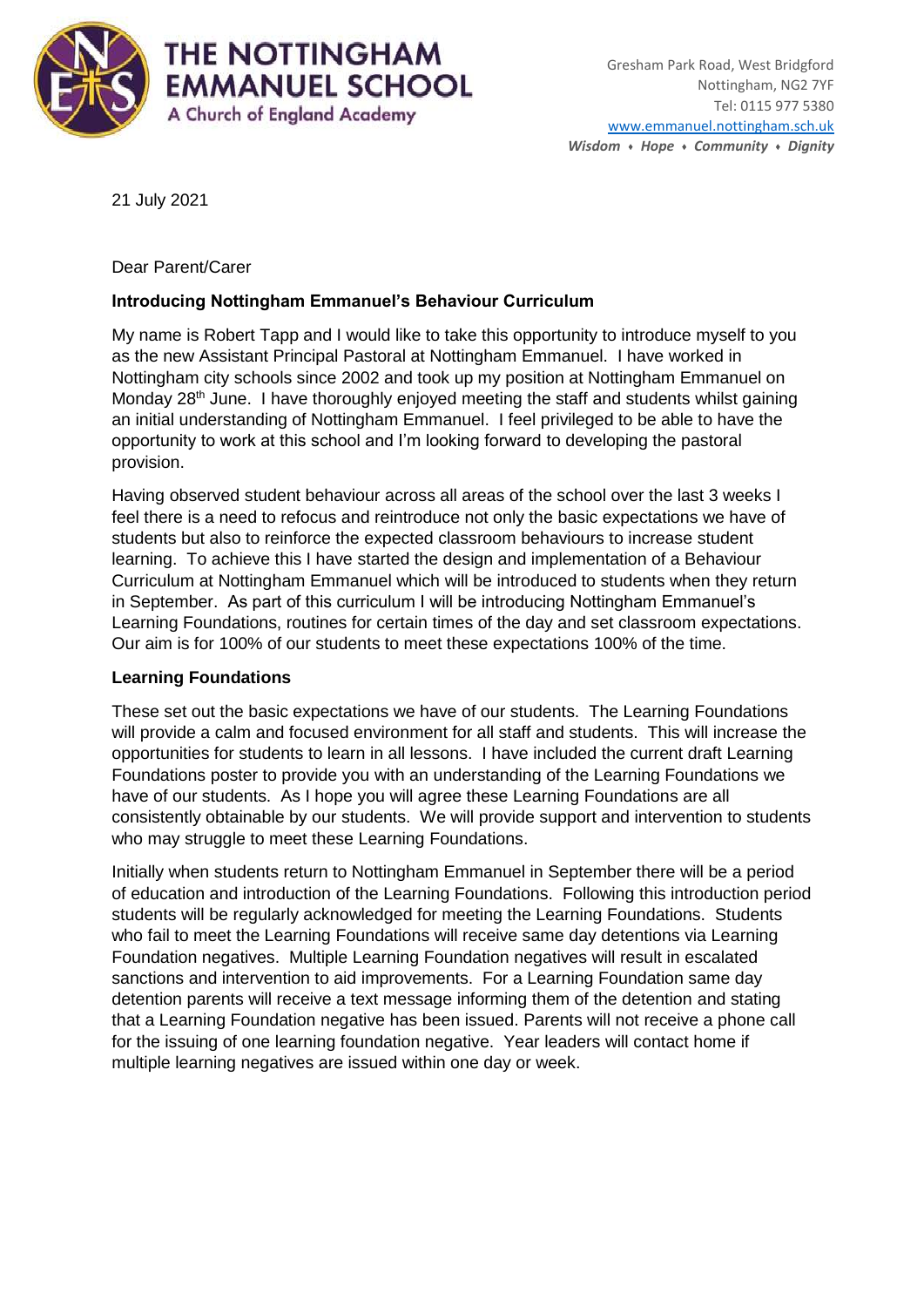One of the current concerns is the inconsistency of student uniform. I have included an updated version of the School Uniform Expectations document which has been created to provide guidance and clarity to students and parents regarding Nottingham Emmanuel's uniform and equipment requirements. Parents will be able to find a version of this on the website. I hope the inclusion of pictures provides further guidance. From my initial observations over the last 3 weeks I would ask parents to pay particular attention to the following areas of the School Uniform Expectation document:

- Blazer and Jumper sections
- School shoes
- Skirt
- Bag and pencil case
- **•** Jewellery

Please be aware that students who arrive to Nottingham Emmanuel not adhering to the uniform Learning Foundation expectations without valid reason will not be allowed to attend lessons until the uniform has been corrected or temporary uniform provided. This may result in students remaining in the ILU for a period of time.

## **Routines**

There will be set routines in place at Nottingham Emmanuel for key parts of the school day. This is to provide clarity and consistency of the expectations of these times. The routines will help with the creation of a calm and focused environment for all. Routines will initially focus on:

- Morning entry and line up
- Movement between lessons (one way system)
- Lunchtime

Routines forms part of the Learning Foundations. There will be an initial period of education and practising of these routines when students return to Nottingham Emmanuel in September. We expect these routines to become habit for all of our students. Further routines may be introduced during the academic year.

#### **Classroom Expectations**

In school, teachers must be allowed to teach and students must be allowed to learn. Disruptive classroom behaviour prevents this. To reduce the level of disruptive behaviour I am currently working towards a structured expectation of all students within classrooms. In its current form this is framed within LEARNS:

**L**istening to others when they are talking **E**xcellent attitude to work **A**lways following staff instructions **R**emaining in seat at all times **N**ever distract or prevent others from learning **S**trive to work as hard as possible at all times

I hope you agree that these are realistic expectations of all of our students within lessons. Students who continually meet these expectations will be acknowledged and rewarded. Students that persistently fail to meet these expectations and therefore disrupt learning will receive sanctions in the form of Nottingham Emmanuel's warning system.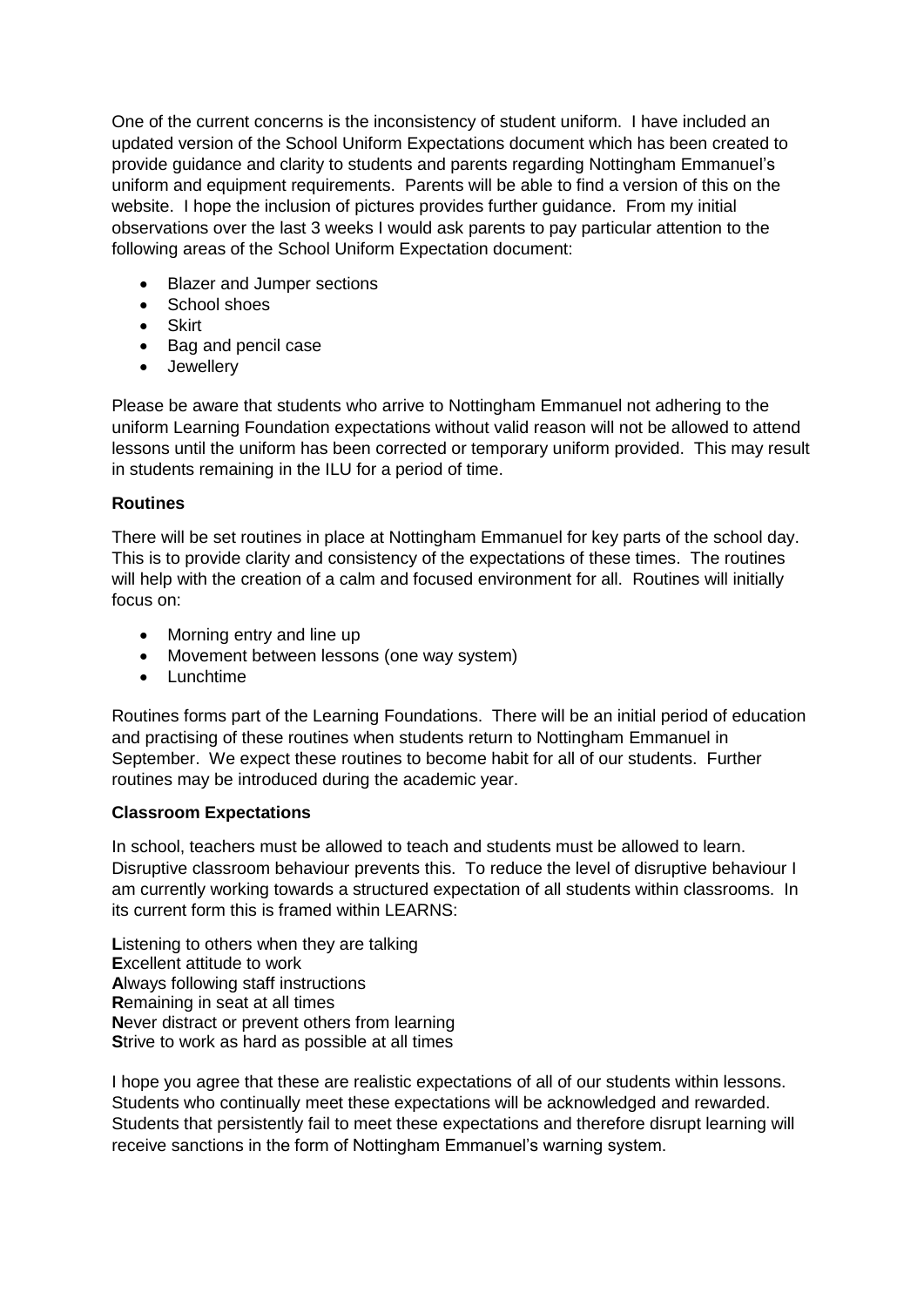#### **Warning System**

Warning 1 – Disruptive behaviour. Student reminded of behaviour expectation and informed how to correct behaviour.

Warning 2 – Repeated disruptive behaviour. Student reminded of behaviour expectation and informed how to correct behaviour. This will be accompanied by either a 15minute subject detention or reflective piece of homework set by the class teacher.

Learning Negative Point – Persistent disruptive behaviour. Student may be removed from the classroom due to continued disruptive behaviour. This will be accompanied by a same day afterschool 1 hour detention and contact home by the subject teacher.

Direct Negative Point – Serious or unsafe behaviour will result in instant classroom removal, being placed into the ILU and Year Leader investigation. Year leaders will contact home to discuss the behaviour and sanctions.

Repeated Warning 2s and Learning Negatives will resulted in escalated sanctions and interventions.

I finish this letter by reiterating our aspirations of 100% of our students 100% of the time. As we as a school move towards this we will be improving the learning environment for all of our students and teachers. I welcome and look forward to the support of parents to achieve this.

If you have any questions regarding the content of this correspondence please do not hesitate to contact your child's Year Leader in the first instance. Their emails are set out below

| Year Group | Year Leader  | Email                               |
|------------|--------------|-------------------------------------|
|            | Mr Jackson   | GJA@emmaunel.nottingham.sch.uk      |
|            | Mr Barrow    | <b>TBC</b>                          |
|            | Mr Gardner   | hgardner@emmaunel.nottingham.sch.uk |
| 10         | Mrs Featonby | SFE@emmaunel.nottingham.sch.uk      |
| 11         | Mr Marsh     | oma@emmaunel.nottingham.sch.uk      |

You can contact me on [rtapp@emmanuel.nottingham.sch.uk](mailto:rtapp@emmanuel.nottingham.sch.uk) if you would like to discuss any of the content directly.

I look forward to working with you in the coming months and academic years.

Yours Faithfully

 $\frac{1}{\sqrt{2}}$ 

Robert Tapp Assistant Principal Pastoral Nottingham Emmanuel School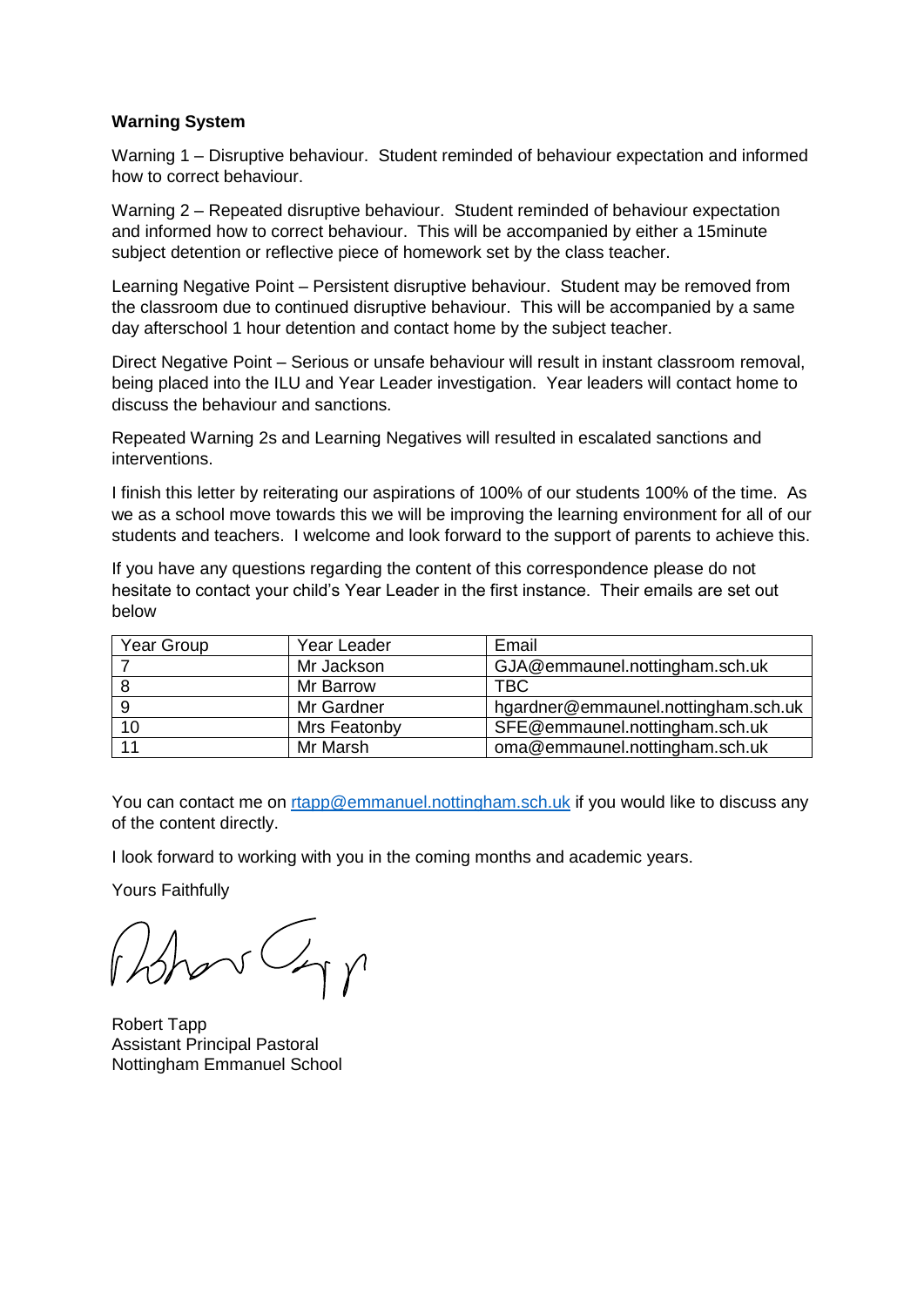#### **Summary**

- Welcome from Robert Tapp Assistant Principal Pastoral
- Introduction of the new Behaviour Curriculum to reinforce expectations of students
- Behaviour curriculum includes:
	- Learning Foundations
	- Classroom expectations LEARNS
	- Routines
- Rewards and sanctions
- Email contacts of all Year Leaders

# **Attached below**

- Learning Foundation draft Poster<br>- School Uniform Guidance docume
- School Uniform Guidance document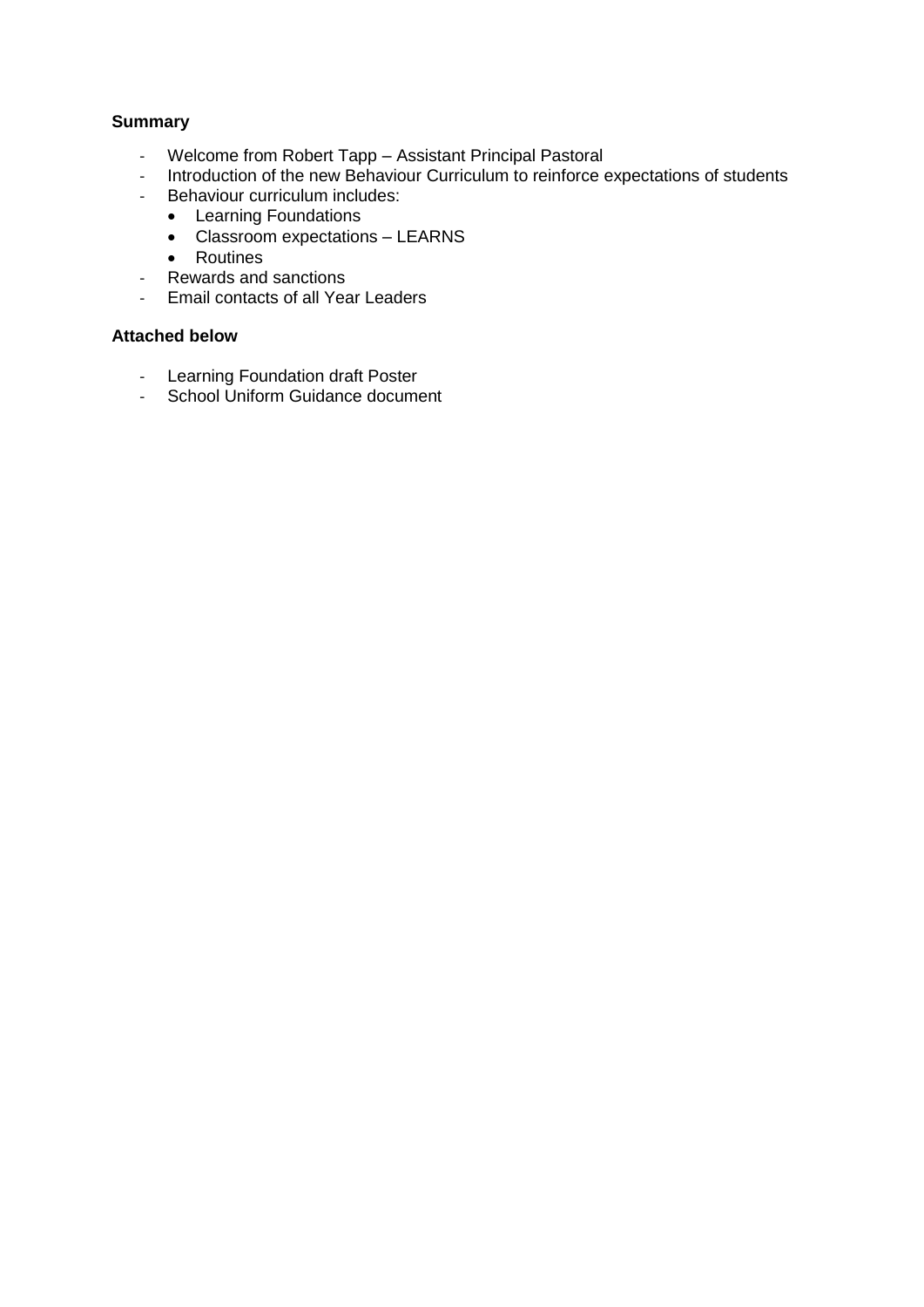#### **Nottingham Emmanuel Learning Foundations**



Uniform Students will be smartly dressed in full school uniform at all times throughout the school day.



Mobile phones & accessories

All mobile devices and accessories are banned within the school building. Students will turn off devices and place them into their school bag for the entire school day.



No physical contact Students will not make intentional physical contact with other students throughout the school day.



Following all instructions & school routines Students will following staff instructions and school routines. at all times.



Punctuality Students will arrive promptly to school and lessons.



Outside - students will respect the outside environment by placing litter into bins and not damaging school equipment.



#### Respecting the environment

Inside - students will respect the inside environment by walking calmly and quietly on the left hand side and following directional systems.



Public transportstudents will respect all methods of public transport and everyone using or operating public transport all of the time.

| Y      | ٠ |        |  |
|--------|---|--------|--|
| ×<br>÷ |   | $\sim$ |  |
| ï<br>ł | ï |        |  |

Equipment All students will bring basic equipment every day. This will include a school bag and pencil case containing pen, pencil, rubber, ruler and scientific calculator



Eating and drinking Eating will only take place in designated areas. Chewing gum is banned at all times. With the exception of water no food or drink is allowed to be consumed in lessons.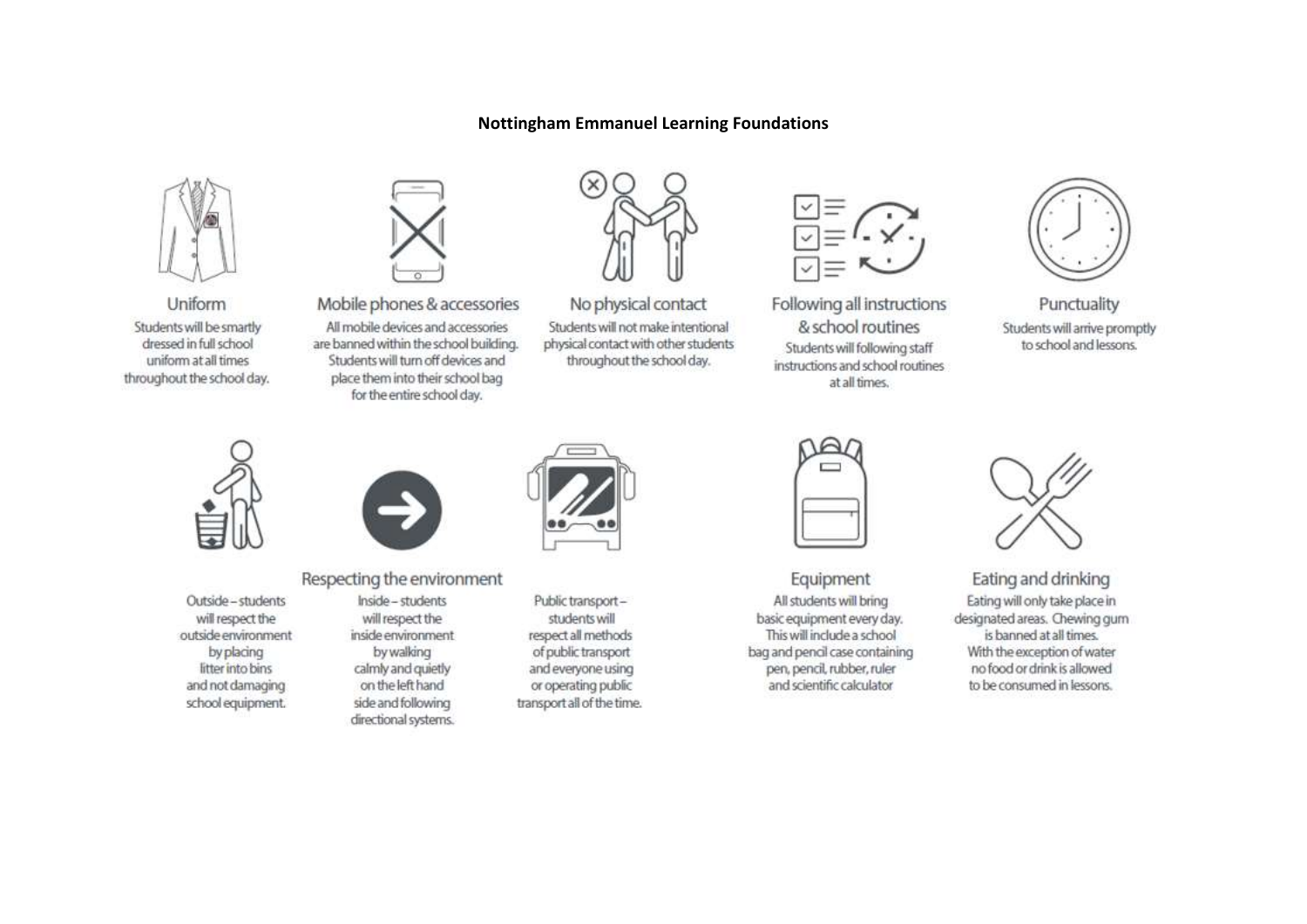

# **School Uniform Expectations**

The purpose of this document is to provide parents and students with a detailed explanation of Nottingham Emmanuel's school uniform expectations. This will ensure

- Consistency amongst all students
- Clarity to all parents to avoid time and money being spent on items not permitted

All items of school uniform listed below should be clearly marked with the student's full name, preferably by name tape.

The school will be the final arbiter on what is deemed to be acceptable as school uniform. Where there are concerns regarding uniform parents will be contacted and issues discussed.

Students arriving to school with incorrect uniform as detailed below will be spoken to and reasons assessed. Students will not access lessons with incorrect uniform if no suitable reason can be provided and the uniform issue not resolved.

Students arriving wearing jewellery will have items confiscated and parents contacted. Items will be returned to parents.

The details of the school uniform supplier can be found at the end of this expectations document.

- \*\* Items must be purchased via Just School Wear
- \* Items can be purchased via Just School Wear or other shops

"100% of students, 100% of the time"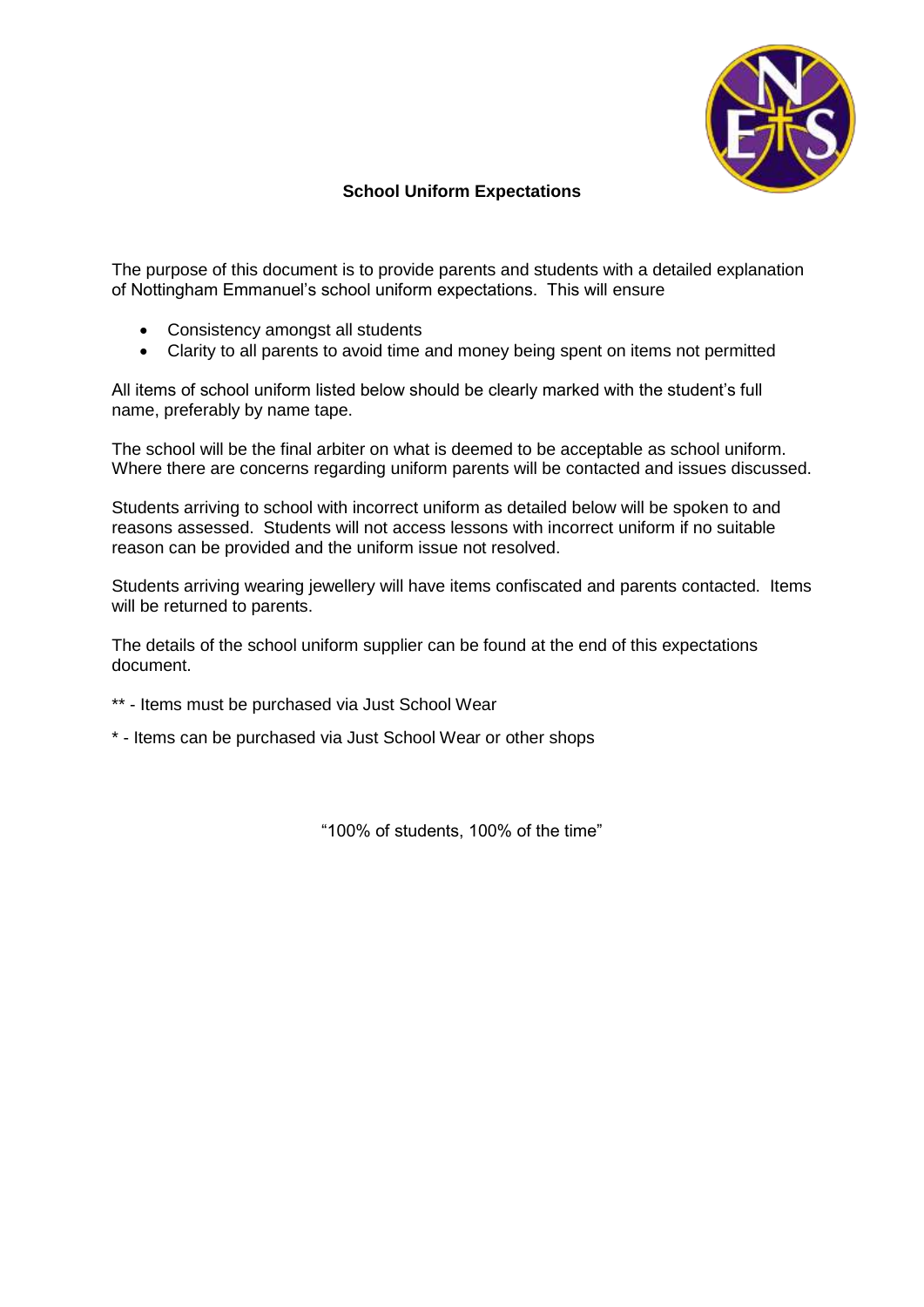| <b>School Uniform Items</b> |              |                                                                  |                            |
|-----------------------------|--------------|------------------------------------------------------------------|----------------------------|
| <b>Item</b>                 | <b>Image</b> | <b>Student Uniform</b>                                           | <b>Students do not</b>     |
|                             |              | <b>Expectations</b>                                              | wear                       |
|                             |              | <b>Black Blazer with</b><br>Nottingham<br><b>Emmanuel school</b> | Non logoed black<br>blazer |
| <b>Blazer</b> and           |              | badge (exclusive<br>design for Emmanuel).                        | No blazer                  |
| Tie**                       |              | School Tie with house<br>colours.                                | No Tie                     |
|                             |              | Available from Just                                              | Tie not worn to the        |
|                             |              | <b>School Wear</b>                                               | top shirt button           |
|                             |              |                                                                  | Students must wear         |
|                             |              |                                                                  | their blazer everyday.     |
|                             |              | Plain white buttoned<br>to the neck and with a                   | T Shirt                    |
|                             |              | rigid collar.                                                    | Polo Shirt                 |
| Shirt or<br>Blouse*         |              | Can be long or short<br>sleeved                                  | <b>Round Collar</b>        |
|                             |              |                                                                  | Coloured/logoed            |
|                             |              |                                                                  | tops/polo shirts under     |
|                             |              |                                                                  | shirts                     |
|                             |              | Black normal/loose                                               | Denim or jean              |
|                             |              | fitting trousers worn<br>at the waist.                           | material trousers          |
|                             |              |                                                                  | Leggings, Lycra,           |
|                             |              | Trousers must touch                                              | Skinny, Slim-fit,          |
| Trousers*                   |              | the top of the shoe                                              | cropped, ankle             |
|                             |              | (laces).                                                         | grazers, chinos,           |
|                             |              |                                                                  | culottes, low rise         |
|                             |              |                                                                  | trousers                   |
|                             |              |                                                                  | Leggings                   |
|                             |              |                                                                  | Lycra                      |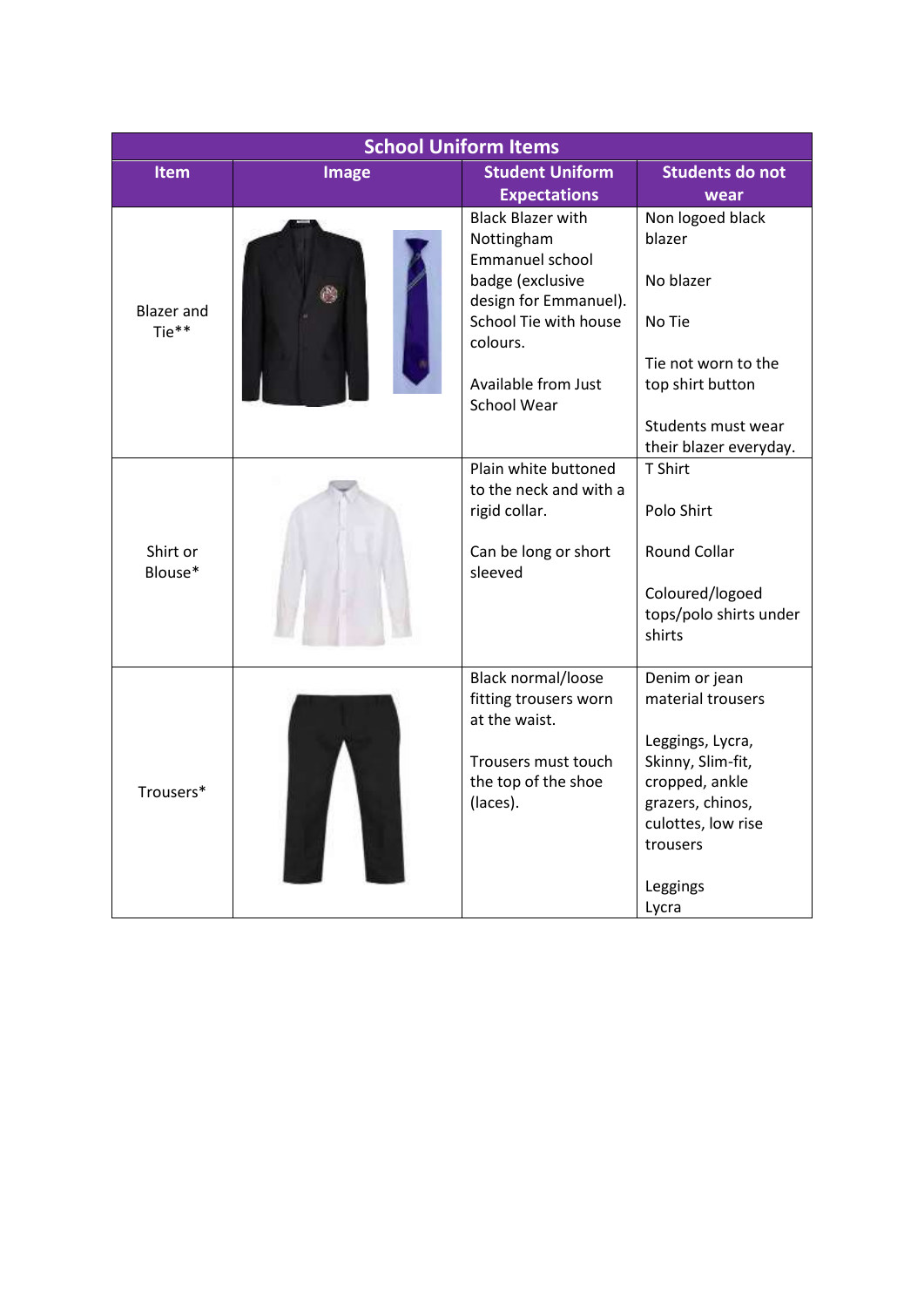| <b>School Uniform Items</b> |              |                                                                                                                                                                                                                                                                                                                           |                                                                                                                                              |
|-----------------------------|--------------|---------------------------------------------------------------------------------------------------------------------------------------------------------------------------------------------------------------------------------------------------------------------------------------------------------------------------|----------------------------------------------------------------------------------------------------------------------------------------------|
| Item                        | <b>Image</b> | <b>Student Uniform</b><br><b>Expectations</b>                                                                                                                                                                                                                                                                             | <b>Students do not</b><br>wear                                                                                                               |
| Skirt*                      |              | Plain black formal<br>knee length skirt<br>Worn on the waist                                                                                                                                                                                                                                                              | Fashion skirts (e.g.<br>lycra, bodycon)<br>Rolled up skirts<br>Logoed skirts                                                                 |
| Jumper*                     |              | Black plain V-neck<br>jumper with no logo<br>(cardigans are not<br>permitted)<br>Jumper to be worn                                                                                                                                                                                                                        | Rounded neck<br>jumpers<br>Logoed jumpers<br>Hoodies                                                                                         |
|                             |              | with the school blazer<br>not instead of it.                                                                                                                                                                                                                                                                              | Black jumper is not a<br>substitute for the<br>school blazer.                                                                                |
| Shoes                       |              | <b>Black formal leather</b><br>shoes or ankle high,<br>flat souled boots are<br>allowed.                                                                                                                                                                                                                                  | Shoes which prevent<br>trousers being worn<br>correctly<br>Trainers, logoed<br>trainers, canvas shoes,<br>leather Converse/Vans<br>plimsolls |
| <b>Bag</b>                  |              | Plain practical school<br>bag. We recommend<br>a double straps<br>rucksack style bag.<br>School bag must be<br>able to securely<br>transport multiple A4<br>sized school books<br>and equipment.<br>Students must also<br>bring a pencil case<br>containing<br>Pen, pencil, ruler,<br>rubber and scientific<br>calculator | Any logos<br>Handbags<br>Pouches<br>School bag must be<br>present at morning<br>line up                                                      |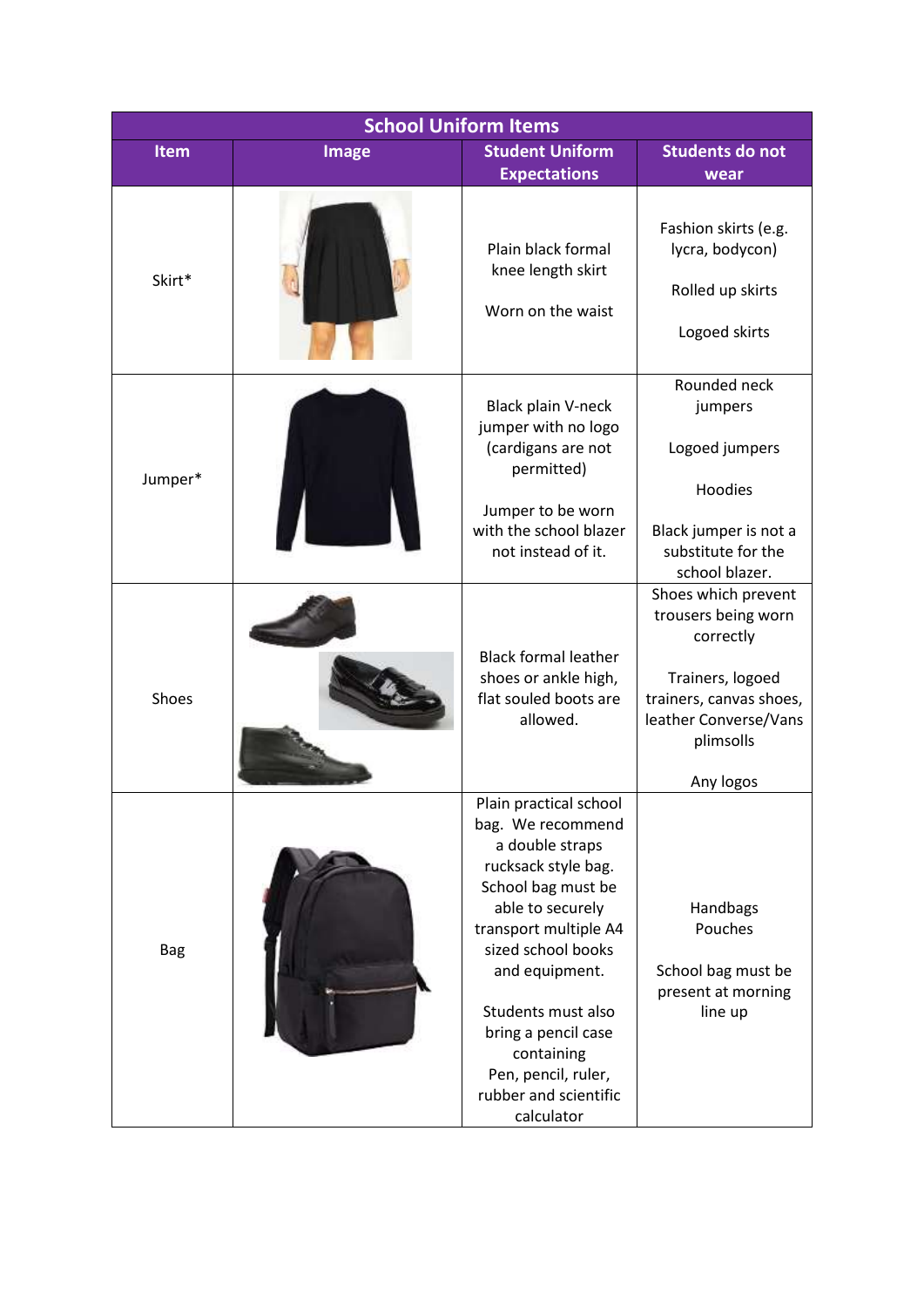| <b>Other Uniform Items</b>  |                                                                                                                                                      |                                                                                                                                                                                                                                                                                                              |  |  |
|-----------------------------|------------------------------------------------------------------------------------------------------------------------------------------------------|--------------------------------------------------------------------------------------------------------------------------------------------------------------------------------------------------------------------------------------------------------------------------------------------------------------|--|--|
| <b>Item</b>                 | <b>Student Uniform Expectations</b>                                                                                                                  | <b>Students do not wear</b>                                                                                                                                                                                                                                                                                  |  |  |
| <b>Belt</b>                 | Plain black belt                                                                                                                                     | Coloured belt                                                                                                                                                                                                                                                                                                |  |  |
|                             |                                                                                                                                                      | Knee length socks                                                                                                                                                                                                                                                                                            |  |  |
| Socks/Tights                | Plain white or black ankle length socks<br>Black/flesh coloured tights                                                                               | Coloured socks                                                                                                                                                                                                                                                                                               |  |  |
|                             |                                                                                                                                                      | Coloured tights                                                                                                                                                                                                                                                                                              |  |  |
| Religious<br>Clothing       | Students are permitted to wear plain black kameez<br>or shalwar with a school tie<br>Students are permitted to wear a plain black or<br>purple hijab | Colour items                                                                                                                                                                                                                                                                                                 |  |  |
| Coat                        | Plain colour warm and waterproof coat.<br>Coat must allow blazer to be worn underneath                                                               | Leather coat<br>Denim coat<br>Sweatshirts<br>Hooded tops<br>Sports branded jacket                                                                                                                                                                                                                            |  |  |
| Jewellery                   | A wristwatch<br>Religious items<br>Small lapel pin to represent faith (e.g. fish or cross)                                                           | No other jewellery<br>(including piercings and<br>bracelets) permitted<br>No smart watches<br>(equivalent)<br>Plasters may not be worn<br>over piercings to cover<br>them up                                                                                                                                 |  |  |
| <b>Cycling Items</b>        | Students are encouraged to wear a luminous jacket<br>and safety helmet if cycling to school                                                          |                                                                                                                                                                                                                                                                                                              |  |  |
| Electronic<br>Items         | Students are not permitted to have or use any<br>electronic items during the school day.                                                             | Mobile phones to be<br>turned off and placed into<br>school bag<br>Students may bring<br>headphones for certain<br>subjects (Computer<br>Science/I Media). These<br>must be kept in school bag                                                                                                               |  |  |
| Hair/Make<br>Up/Nail Polish | Hair should be of a formal and sensible style,<br>natural colour and not excessively long.                                                           | until required subject use.<br>Multi-coloured hair<br>Non natural colour (bright<br>pink, blue red etc)<br>Shaved lines, patterns,<br>sections or wedges<br>No make-up is allowed<br>No nail polish or false nails<br>are allowed.<br>PE lessons - Hair long<br>enough must be tied up<br>for all PE lessons |  |  |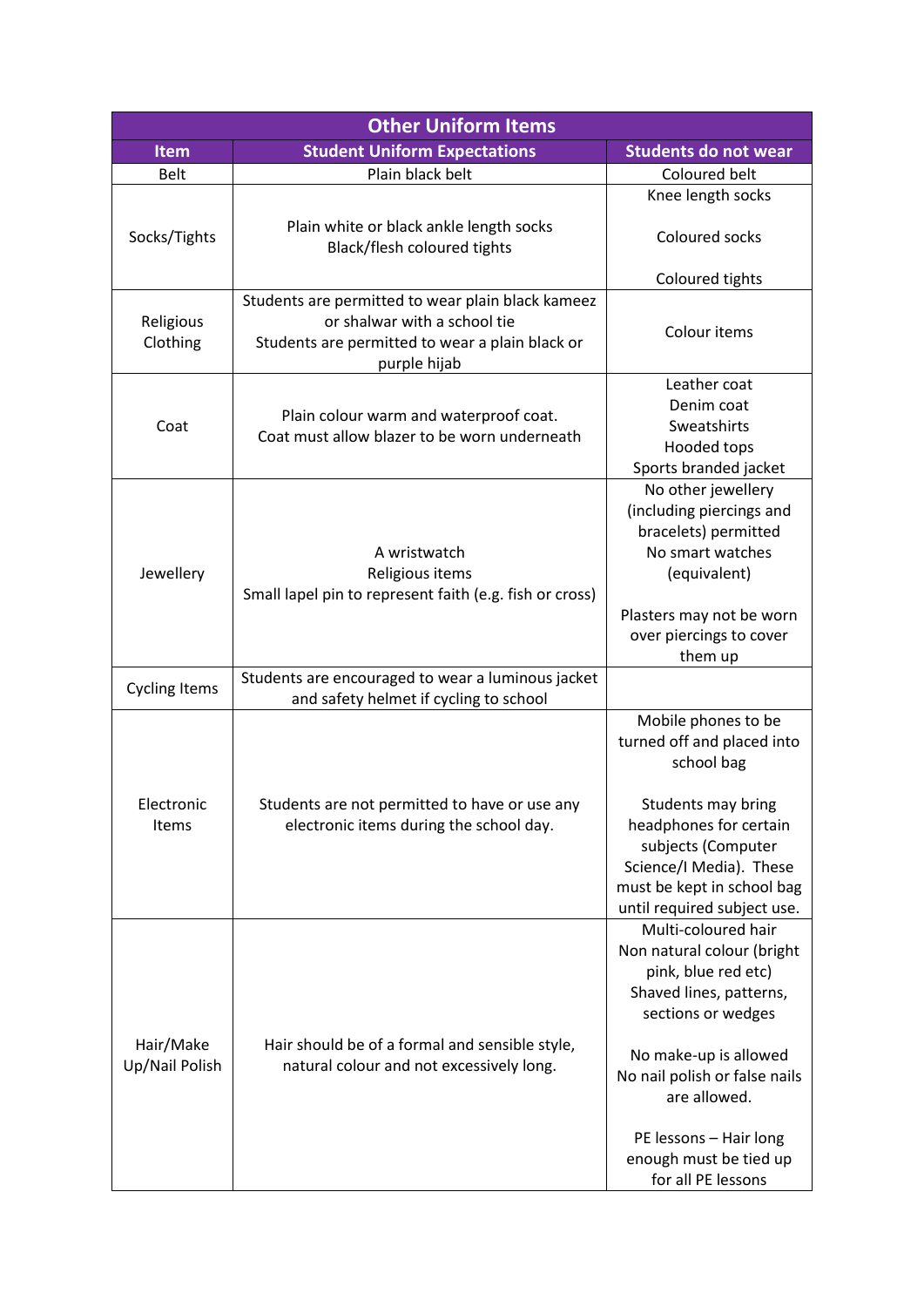| <b>PE Uniform</b>                             |              |                                                                                                     |                                                                                    |  |
|-----------------------------------------------|--------------|-----------------------------------------------------------------------------------------------------|------------------------------------------------------------------------------------|--|
| <b>Item</b>                                   | <b>Image</b> | <b>Student Uniform</b><br><b>Expectations</b>                                                       | <b>Students do not</b><br>wear                                                     |  |
| Polo Shirt**                                  |              | Purple polo shirt with<br>embroidered school<br>badge.<br>Available from Just<br><b>School Wear</b> | Coloured polo shirts<br>T shirts                                                   |  |
| <b>Sports Shorts</b><br>or Cycling<br>Shorts* |              | Plain black sports<br>shorts or long cycling<br>shorts                                              | Other coloured shorts<br>'Hot pant style' shorts<br><b>Excessively large logos</b> |  |
| Games<br>Jersey**                             |              | Black and purple<br>games jersey<br>Available from Just<br>School Wear                              | Other coloured and<br>logoed sports tops or<br>hoodies                             |  |
| Socks*                                        |              | Plain black long sports<br>socks (indoor and<br>outdoor activities)                                 | Other coloured sports<br>socks<br>School socks                                     |  |
| <b>Trainers</b>                               |              | Sports trainers with<br>non-marking soles                                                           | No fashion trainers or<br>boots<br>School shoes                                    |  |